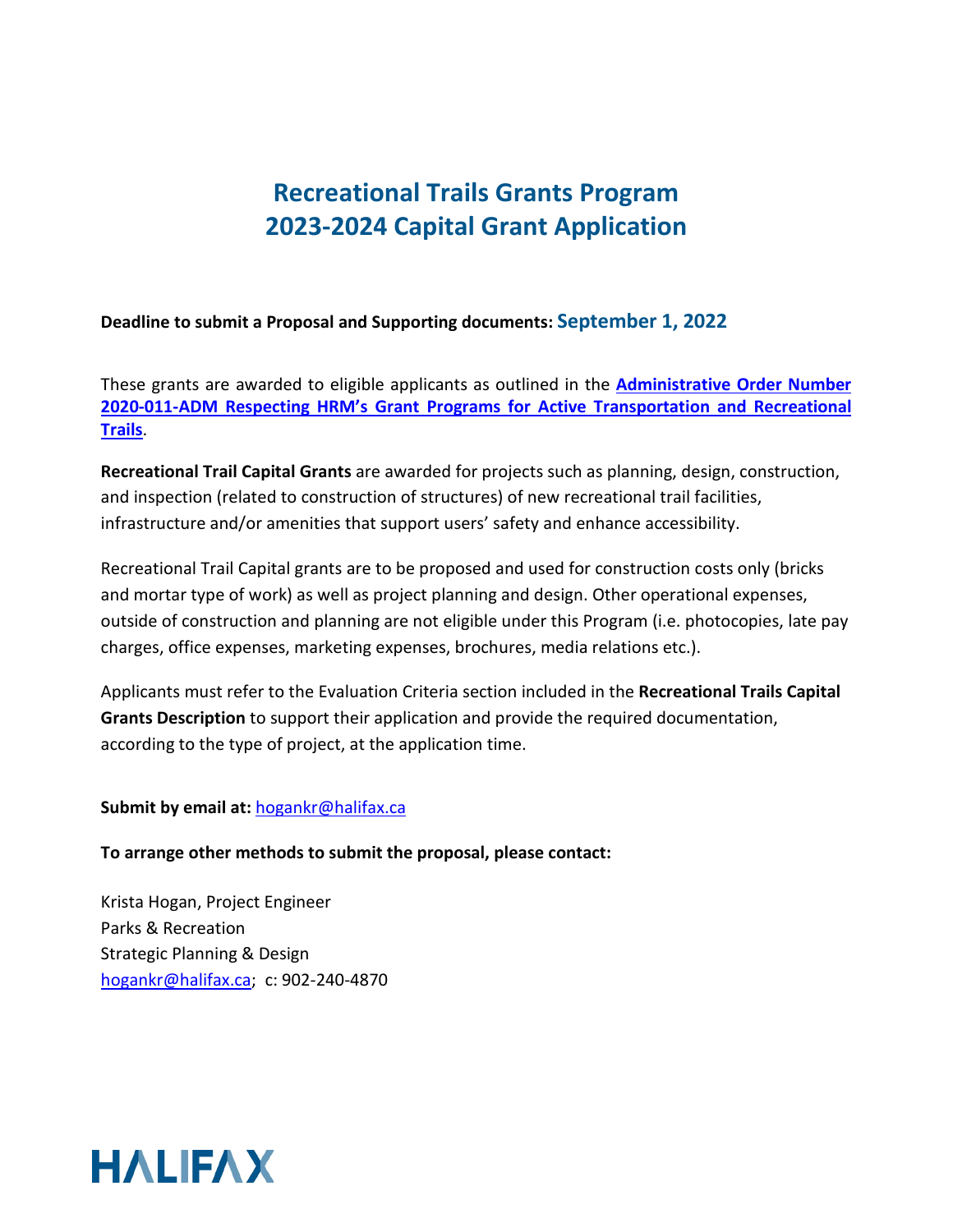### **1. Project Delivery**

1.1. Project to be delivered by the: ☐Trail Organization ☐HRM ☐Other If Other, describe:

# **2. Trail Organization Identification**

#### 2.1. Name, Mailing Address, Email, Website

#### 2.2. Latest AGM date:

2.3. Latest renewal with Registry of Joint Stocks Companies:

2.4. Chair(s), Treasurer and others authorized to sign agreements: Name, Phone and Email

#### 2.5. Application contact (s): Name, Email, Phone

2.6. Project contact (s): Name, Email, Phone

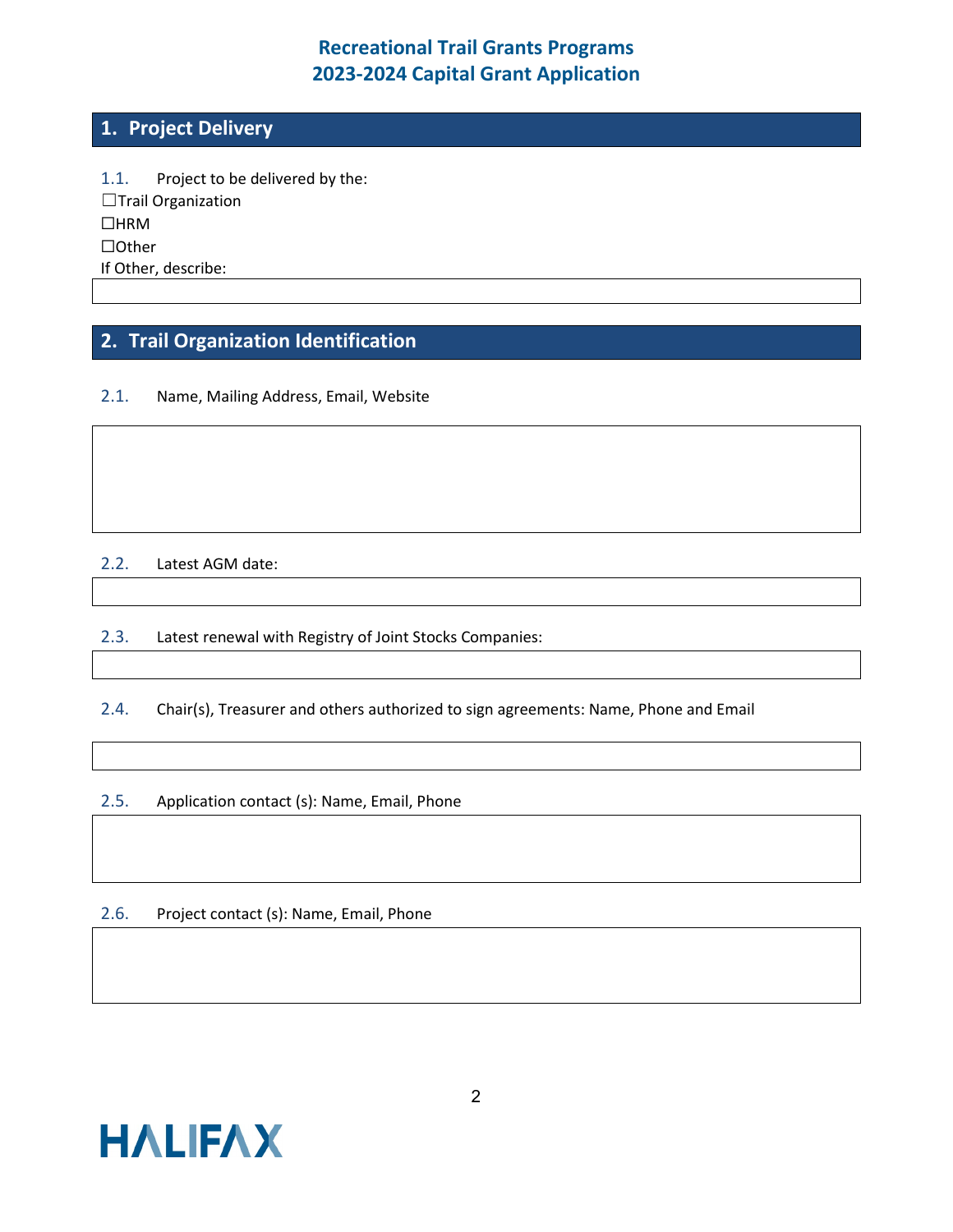2.7. How is your Trail Organization supporting, encouraging, and promoting recreational trails? Mark what applies and attach supporting documentation (e.g. RJSC registered Organization's Statement, By-laws, Board mandate, Board approved motion/ document)

☐broad/ diverse mandate and by-laws supporting HRM objectives for recreation, walking, cycling, and accessibility;

 $\Box$ the general membership is broadly representative of the community;

□ composition of board and members at large can encourage and promote recreation and can bring issues to be addressed in board meetings.

2.8. Please provide info related to recent (within the past year) local community engagement and consultations (e.g. Annual General Meetings with membership and public participation, community open houses, or public engagement opportunities) where members of the community and board members have provided input regarding the proposed project.

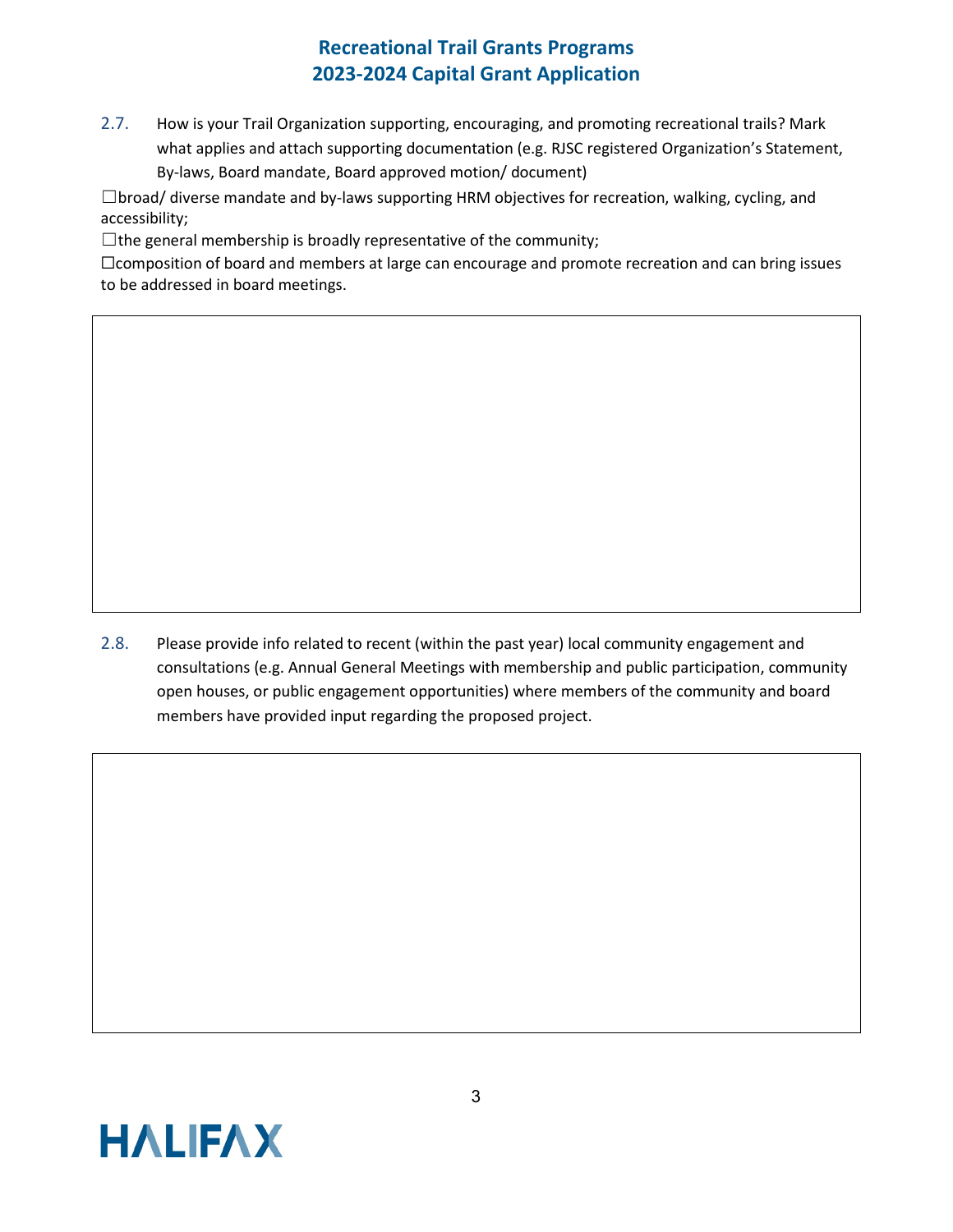#### **3. Project Identification**

- 3.1. Name of the trail/location where the project is proposed. Describe the route (start and finish points, length) and connections to other facilities for the project proposed. What are the current/ proposed permitted uses of the proposed trail? Is this a new corridor, a new section of an existing corridor or next phase of a previous project? **Please provide a map of the area marking the proposed project.**
- 3.2. Please list the Landowner (s) along the corridor proposed and attach the written permission (if available) from the Landowner(s) for the project proposed. If applicant has an existing License Agreement with HRM, attach to submission. If applicant does not have an existing agreement with HRM, also identify below.

3.3. What is the type of project proposed? ☐Planning and Design of a new trail facility

□Construction Project of a new trail facility/ infrastructure

 $\square$  New Amenities to enhance users' safety and accessibility

#### **4. Recreational Value Questionnaire**

- 4.1. What modes of recreation will be accommodated/encouraged with this project? (e.g. hiking, mountain biking, etc.)
- 4.2. Will other recreational activities be facilitated by this project? (e.g. swimming, birdwatching, etc.)
- 4.3. Will the project achieve other social/environmental benefits? (e.g. access to heritage sites or natural features)
- 4.4. Does the project fill a gap, either locally or regionally, in terms of the type of recreation experience it provides?
- 4.5. Is parking available at the trailheads?

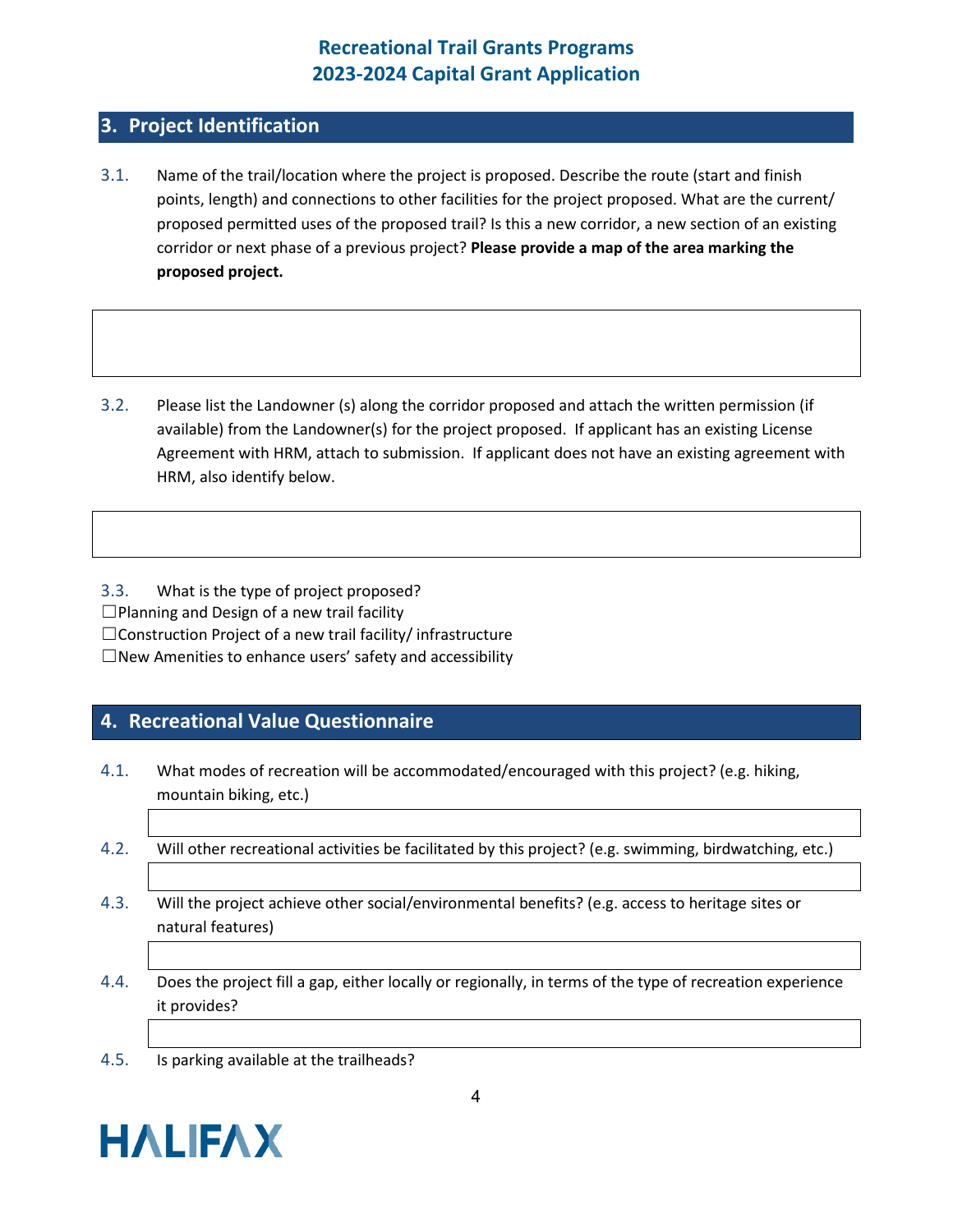| 4.6. | Are trailheads accessible by public transit?                                                                              |
|------|---------------------------------------------------------------------------------------------------------------------------|
| 4.7. | Does the project provide opportunities for development of physical abilities? (e.g. fitness, skills,<br>balance, agility) |
| 4.8. | Who will want to use the trails and why? (e.g. youth, seniors, families, etc.)                                            |

- 4.9. Does the trail connect to other recreational facilities? (e.g. other trails, bike lanes, sidewalks, parks, recreation centres)
- 4.10. Does the trail provide recreational opportunities for persons with limited mobility? Is the trailhead accessible to persons with limited mobility?

**If you marked HRM to deliver the project on HRM land, you do not have to complete any of the sections following below. These proposals will be considered by HRM based on HRM priorities, Capital Projects Planning, Capital Budget approval, and HRM staff capacity to deliver the project proposed.**

## **5. Trail Organization Experience and Capacity**

#### 5.1. Please describe:

- the organization's experience with planning, constructing, or managing and maintaining trails and amenities
- the organization's readiness/capacity to maintain the facility after completion

#### **6. Project types**

**Only complete sections relevant to the type of project selected in Section 3.3. Attach supporting documents for each type of project as required.** 

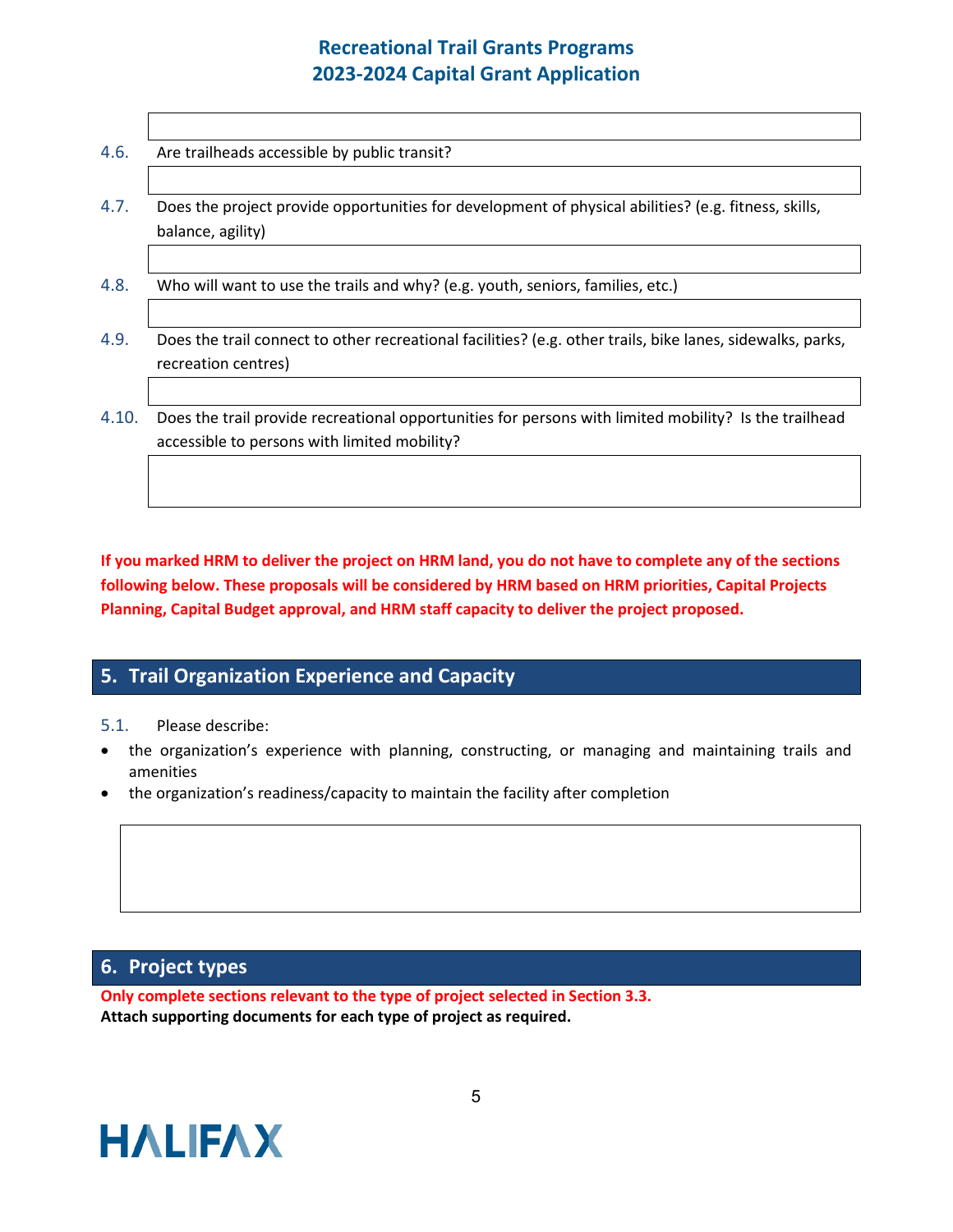### 6.1. **Trail planning and design of a new trail facility/ infrastructure**

6.1.1. What is the type of work proposed to complete in the 2023-2024 fiscal year? Please check one:  $\square$ Planning with concept design and preliminary cost estimates for a recreational trail (or a section)  $\Box$ Engineering detailed design with 90% cost estimate and construction tender document ☐Other planning related project- please describe below:

6.1.2. Detailed description of the project, including:

- Trail type and difficulty level (Refer to Recreational Trail Standards width, tread type, etc.)
- Length of trail
- Structures (bridges, boardwalks, etc.)
- **Signage**
- Other amenities

#### 6.1.3. Readiness:

- What are your community consultation plans?
- What constraints (e.g. land acquisition; landowner public access easement; permits) may come from proposing this project and how will they be addressed etc.
- An RFP/Terms of Reference is prepared to send out to potential planning/construction firms or quotes have already been received – project is ready to start upon securing the funds needed
- Written landowner permission is in place supporting your planning/ design project

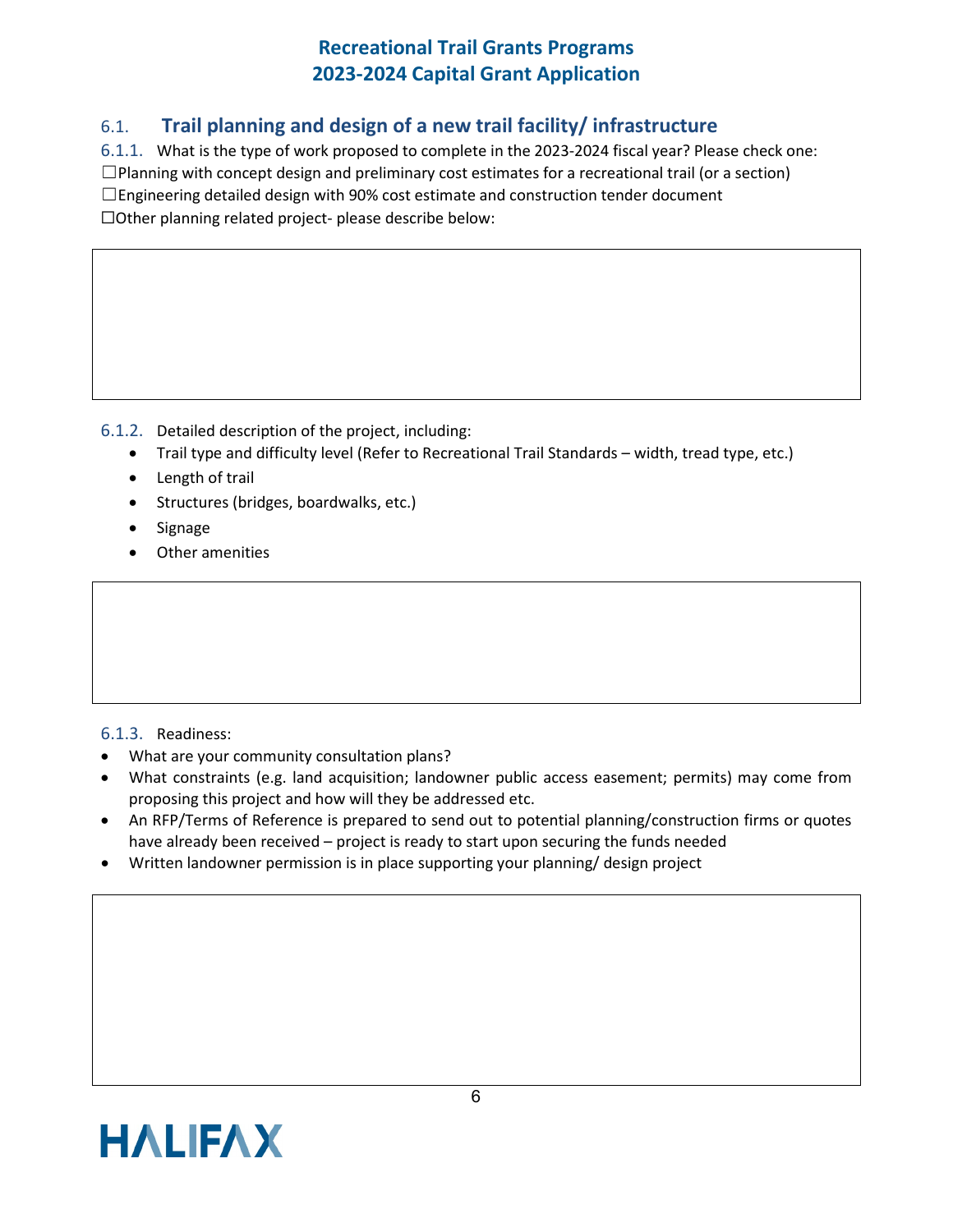### 6.2. **Construction project of a new trail facility/ infrastructure**

- 6.2.1. Detailed description of the project, including:
	- Trail type and difficulty level (Refer to Recreational Trail Standards width, tread type, etc.)
	- Length of trail
	- Structures (bridges, boardwalks, etc.)
	- Signage
	- Other amenities

6.2.2. What is the type of work proposed to complete in the 2023-2024 fiscal year? Please check all that applies:

 $\Box$ Earthwork (clearing, grabbing, excavation, embankment, base of trail)

 $\Box$ Trail construction (gravels, surge, crusher dust, compaction, asphalt)

 $\Box$ Landscape for erosion control, safety clearance

☐Drainage (culverts, others)

☐Bridge Construction

☐Parking

Please describe in detail below

6.2.3. Readiness

• Will the project be shovel-ready in the coming year? What constraints have come from proposing and planning/designing this project? If there are any potential issues (e.g. land acquisition; landowner public access easement; permits; structures) how will they be addressed prior/ during the construction?

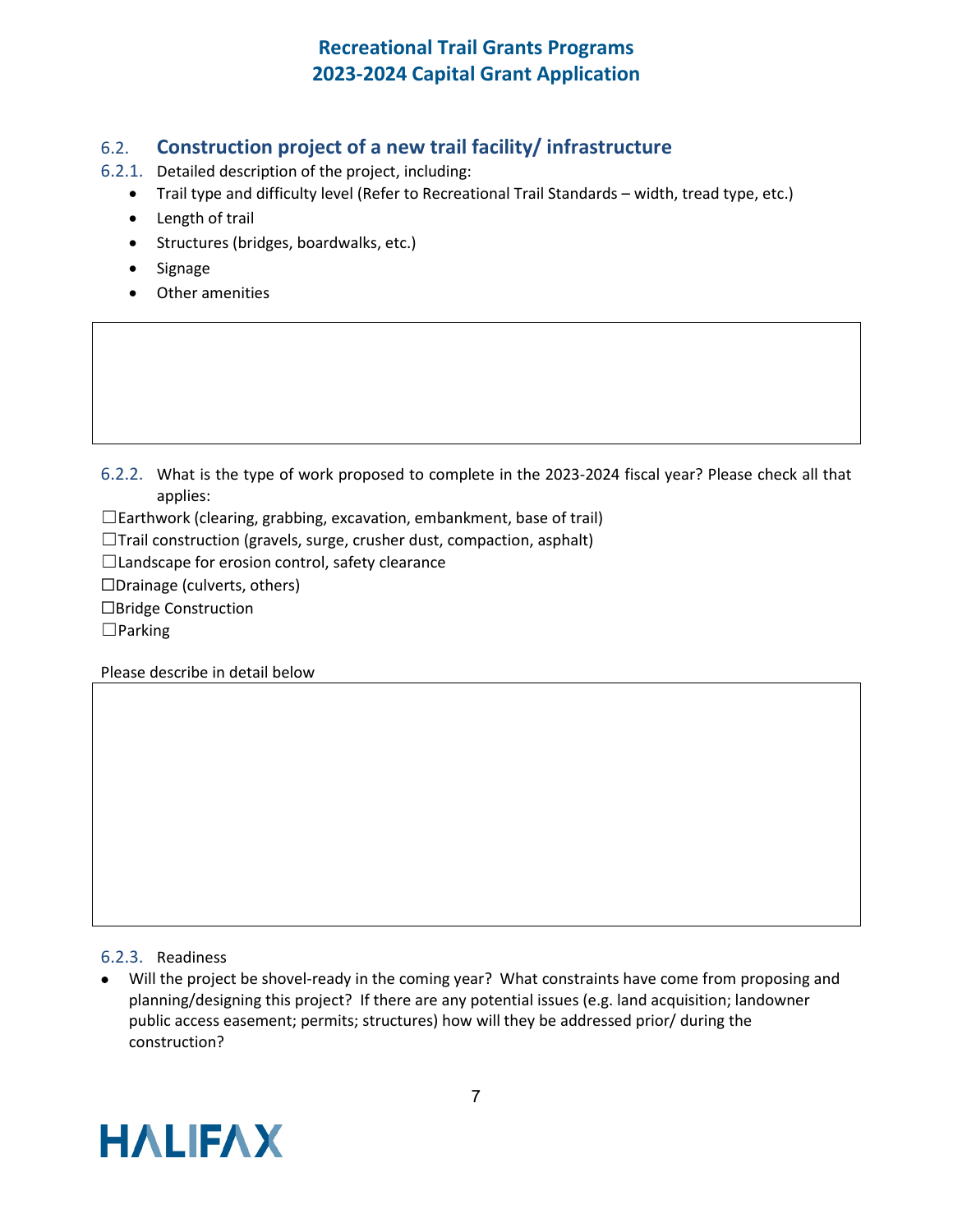6.2.4. Which of the following conditions are met?

#### **Please attach supporting documents available from the list below. Outstanding documents will impact your organization's ability to sign awarding documents and receive funds.**

 $\square$ Planning documents for construction projects (conceptual, detail, engineering, survey work)  $\Box$  The project is "shovel ready" upon confirmation of funding: Construction tender package which include engineering detailed design with cost estimates for each type of work is complete and is either:

 $\Box$  developed by an engineer

 $\Box$ determined based on group' previous projects costs with similar scope

 $\Box$ determined based on consultation with other groups who had a similar project

 $\Box$ Land authorizations, construction and environmental permits, archeological reviews (as appropriate) and insurance are secured and valid for the project scope

 $\Box$ The project is planned and designed to minimize negative impacts on the environment (vegetation, slopes, wetlands, water systems, drainage, rivers, shorelines, and wildlife habitats), and away from environmentally sensitive areas

 $\Box$ Accessibility standards are included as applicable into the construction project plan

 $\Box$ All constraints have been or can be addressed by the community group and/ or HRM prior to HRM's final approval

 $\Box$ A maintenance/ operation plan is in place to maintain the trail at appropriate standards of accessibility and safety for all users after construction is completed

#### 6.3. **New Amenities to enhance users' safety and accessibility**

6.3.1. Description and readiness

**Attach designs proposed**, construction permits (structures), creative concepts (signage), tenders if above \$5,000,

- Briefly describe the project (i.e. railings, bollards, benches, lighting, restrooms, signage, other amenities that would enhance accessibility and safety) and location
- Outline a proposed timeline, budget estimated or as a result of quotes received

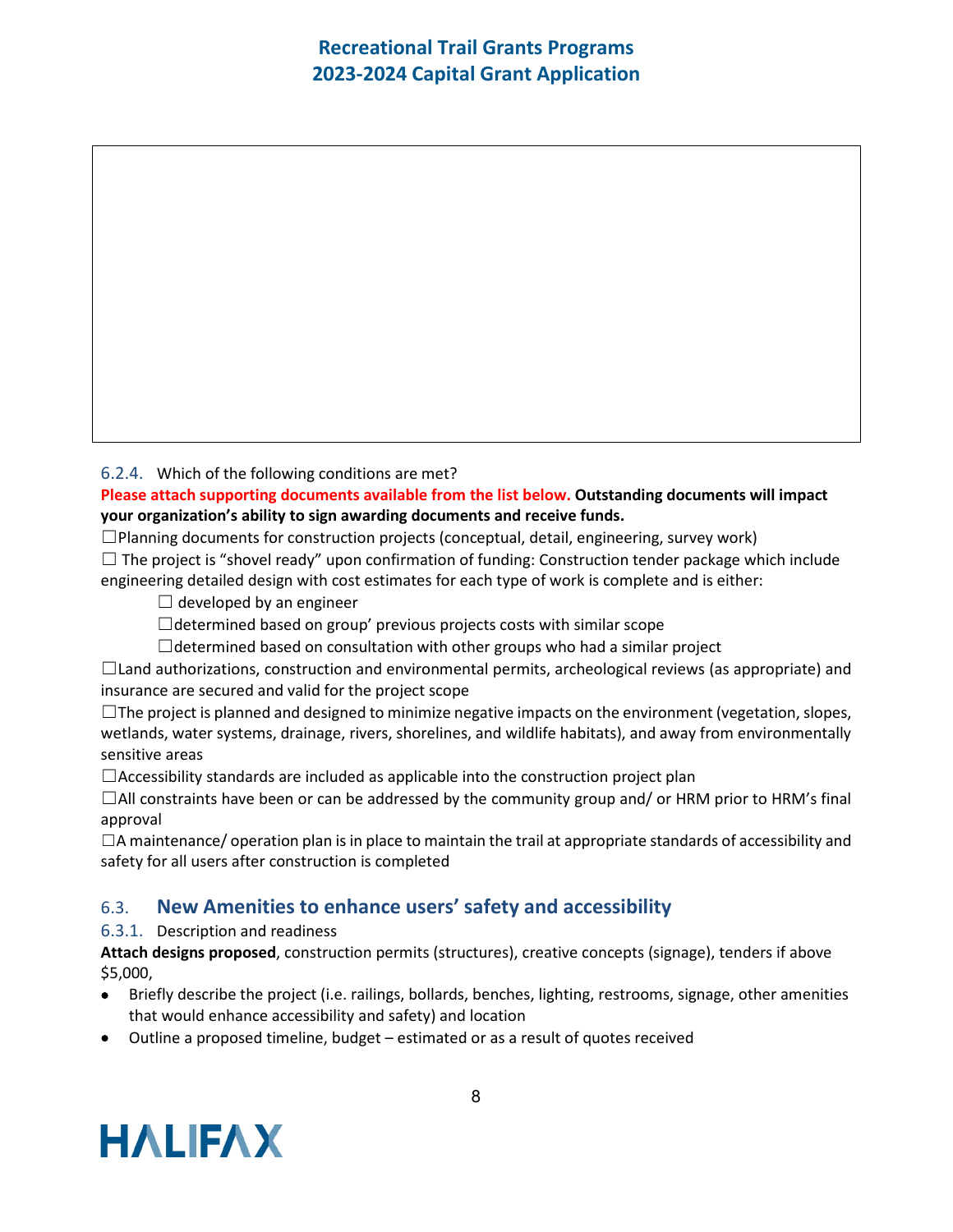• What constraints have come from proposing and planning this project? If there are any potential issues how that will be addressed.

# **7. FUNDING REQUIRED**

**Please review Recreational Trail Capital Grants Program Description related to HRM funding on lands not owned by HRM.**

7.1. Total Funds required (including HST) to complete all phases the project proposed in this application (**Also attach a detailed cost estimate breakdown when submitting your application)**:

7.2. 2023 - 2024 Amount (including HST) requested from HRM for the project proposed in this application:

7.3. Total Amount (including HST) requested from other funding sources (e.g. Municipal Councillor; Provincial Government, Federal Government; Private funding; Trail Organization's own funds; Others) for 2023 – 2024 for the project proposed in this application: